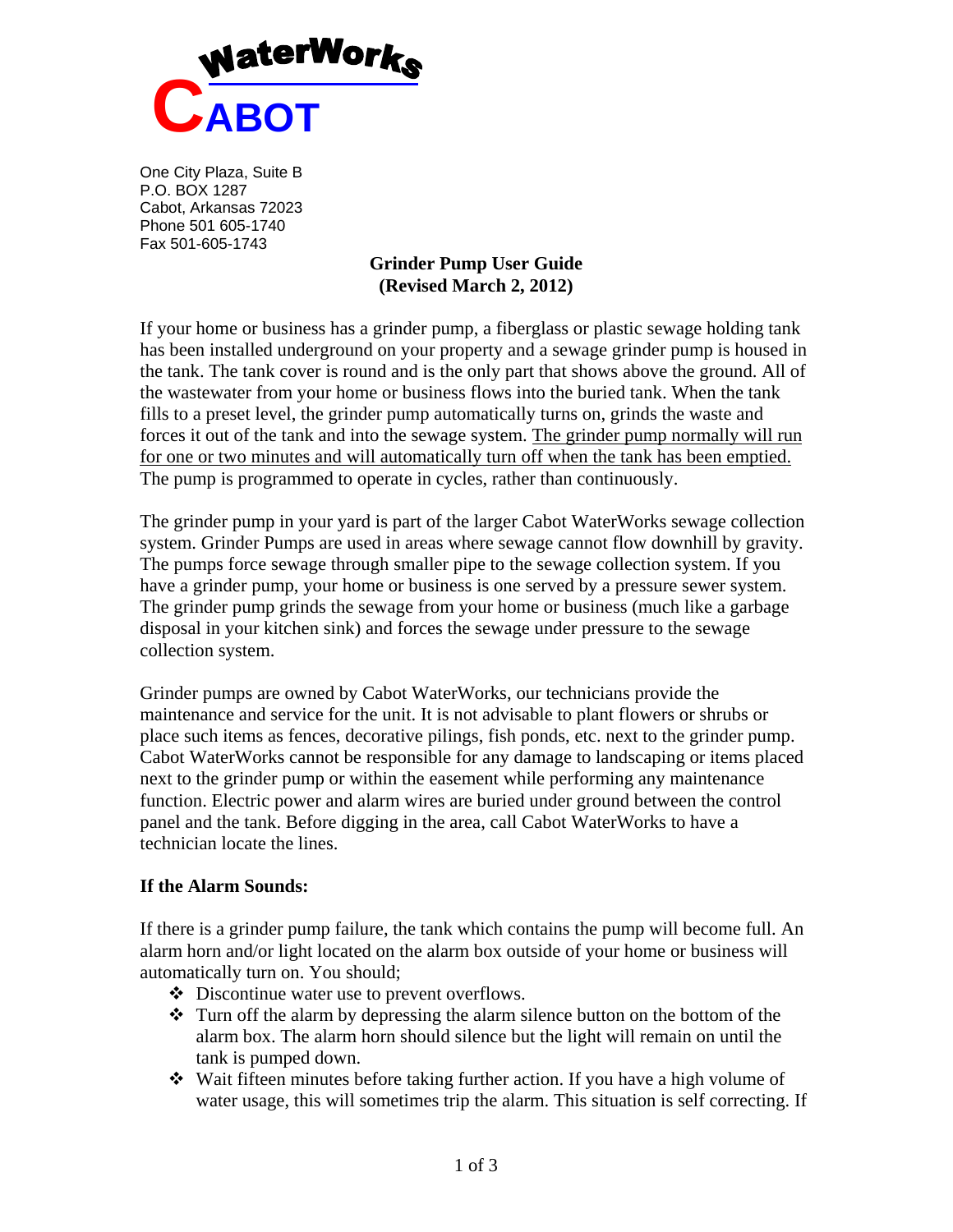

# **Grinder Pump User Guide**

the pump is operating correctly, the tank will automatically be pumped down and the alarm light will turn off.

- $\cdot \cdot$  If the alarm light is still on after fifteen minutes, call our 24-hour emergency personnel at 501-743-1428
- Never attempt to open the tank cover or the electrical panel box. CAUTION: Electrical shock or damage to the pump may occur. Cabot WaterWorks emergency crews are on duty 24 hours a day, seven days a week and will respond promptly.

#### **Protect Your Pump**:

With your cooperation, your grinder pump will provide many years of safe, reliable service. Please take a few moments to read the following information to insure the proper functioning of your pump.

**The Property owner is responsible** to keep the ground sloped away from the tank so rain water will not drain into the tank or vent, which may damage the pump. Grinder pump tanks have an air vent located on the side of the tank, just below the cover. This vent must be kept open and free of debris, such as mulch or grass, for the unit to remain operational.

**The Property owner is responsible** for damage to the grinder pump. The pump can handle any wastewater that is normally discharged to the sewer from the kitchen, bathroom or laundry. Some chemicals and materials may cause operating problems or safety hazards. It is advisable to check labels on chemicals prior to their disposal. Never connect a sump pump to the grinder pump or tank.

CAUTION: Never put any of the following materials into sinks, toilets or drains. These materials may clog your grinder pump or create unsafe conditions in your lines and tank.

| Glass        | Diapers, socks, rags or cloth          | Stones, rocks, gravel or concrete |
|--------------|----------------------------------------|-----------------------------------|
| Metal        | Plastic objects (toys, utensils, etc.) | Seafood shells                    |
| Kitty litter | Sanitary napkins or tampons            | Explosives or strong chemicals    |
| Gasoline     | Flammable material                     | Lubricating oil and/or grease     |

Cooking fat (lard, oil, grease)

- o Recycle cooking oil, Never pour oil or grease down the drain
- o Scrape excess food and waste from pots and pans and dispose into the garbage can.
- o Put unusable fats, oil and grease in a sealed container and dispose into the garbage can.